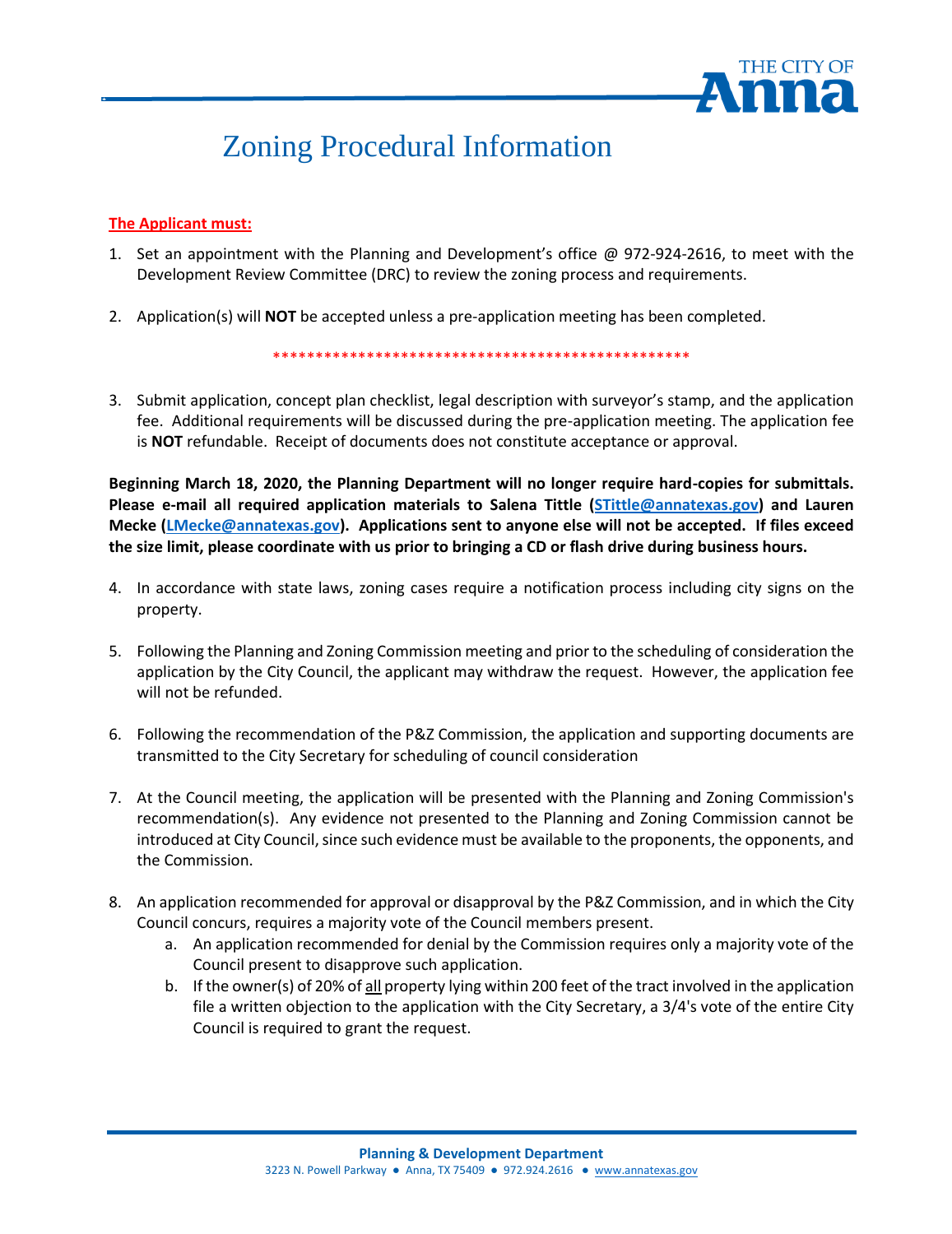# Application for Zoning Change



## **Project Type**

- □ Change of zoning classification (*initial/straight re- zoning*) to: \_\_\_\_\_\_\_\_\_\_\_\_\_\_\_\_\_\_\_\_\_\_\_\_\_\_\_\_\_\_\_\_
- □ Planned Development using base zoning classification: \_\_\_\_\_\_\_\_\_\_\_\_\_\_\_\_\_\_\_\_\_\_\_\_\_\_\_\_\_\_\_\_\_\_\_\_\_
- $\Box$  Specific Use Permit for:
- *NOTE: Failure to obtain final approval on this case within six months may constitute denial or withdrawal of this*  case by Council or Staff without refund of fees. Fees required for this application established by the City of *Anna must be submitted simultaneously with this application for acceptance.*

#### **Existing Zoning**

□ AG Agricultural District □ SF-E Single-Family Residential - Large Lot □ SF-1 Single-Family Residential □ SF-84 Single-Family Residential District - 84 □ SF-72 Single-Family Residential District - 72 □ SF-60 Single-Family Residential District - 60 □ SF-Z Single-Family Residential District - Zero Lot Line Homes □ SF-TH Single-Family Residential District - Townhomes □ MH-1 Manufactured Home District □ MH-2 Manufactured Home Park District □ TF Two-Family Residential □ MF-1 Multiple-Family Residential - Low Density □ MF-2 Multiple-Family Residential - High Density □ C-1 Restricted Commercial □ C-2 General Commercial □ NC Neighborhood Convenience District □ CBRD Central Business Redevelopment District □ C-3 Planned Center District □ O-1 Office District □ I-1 Light Industrial District □ I-2 Heavy Industrial District □ PD Planned Development District \_\_\_\_\_\_\_\_\_\_\_\_\_\_\_\_\_\_\_\_\_\_\_\_\_\_\_\_\_\_\_\_ □ THOR Thoroughfare Overlay District □ F-B Food and Beverage Overlay District

#### **Fees**

See th[e Fee Schedule](https://www.annatexas.gov/DocumentCenter/View/3406/Fee-Schedule-Planning-and-Development) on our website.

### **Reason for Zoning Change**

\_\_\_\_\_\_\_\_\_\_\_\_\_\_\_\_\_\_\_\_\_\_\_\_\_\_\_\_\_\_\_\_\_\_\_\_\_\_\_\_\_\_\_\_\_\_\_\_\_\_\_\_\_\_\_\_\_\_\_\_\_\_\_\_\_\_\_\_\_\_\_\_\_\_\_\_\_\_\_\_\_\_\_

\_\_\_\_\_\_\_\_\_\_\_\_\_\_\_\_\_\_\_\_\_\_\_\_\_\_\_\_\_\_\_\_\_\_\_\_\_\_\_\_\_\_\_\_\_\_\_\_\_\_\_\_\_\_\_\_\_\_\_\_\_\_\_\_\_\_\_\_\_\_\_\_\_\_\_\_\_\_\_\_\_\_\_

\_\_\_\_\_\_\_\_\_\_\_\_\_\_\_\_\_\_\_\_\_\_\_\_\_\_\_\_\_\_\_\_\_\_\_\_\_\_\_\_\_\_\_\_\_\_\_\_\_\_\_\_\_\_\_\_\_\_\_\_\_\_\_\_\_\_\_\_\_\_\_\_\_\_\_\_\_\_\_\_\_\_\_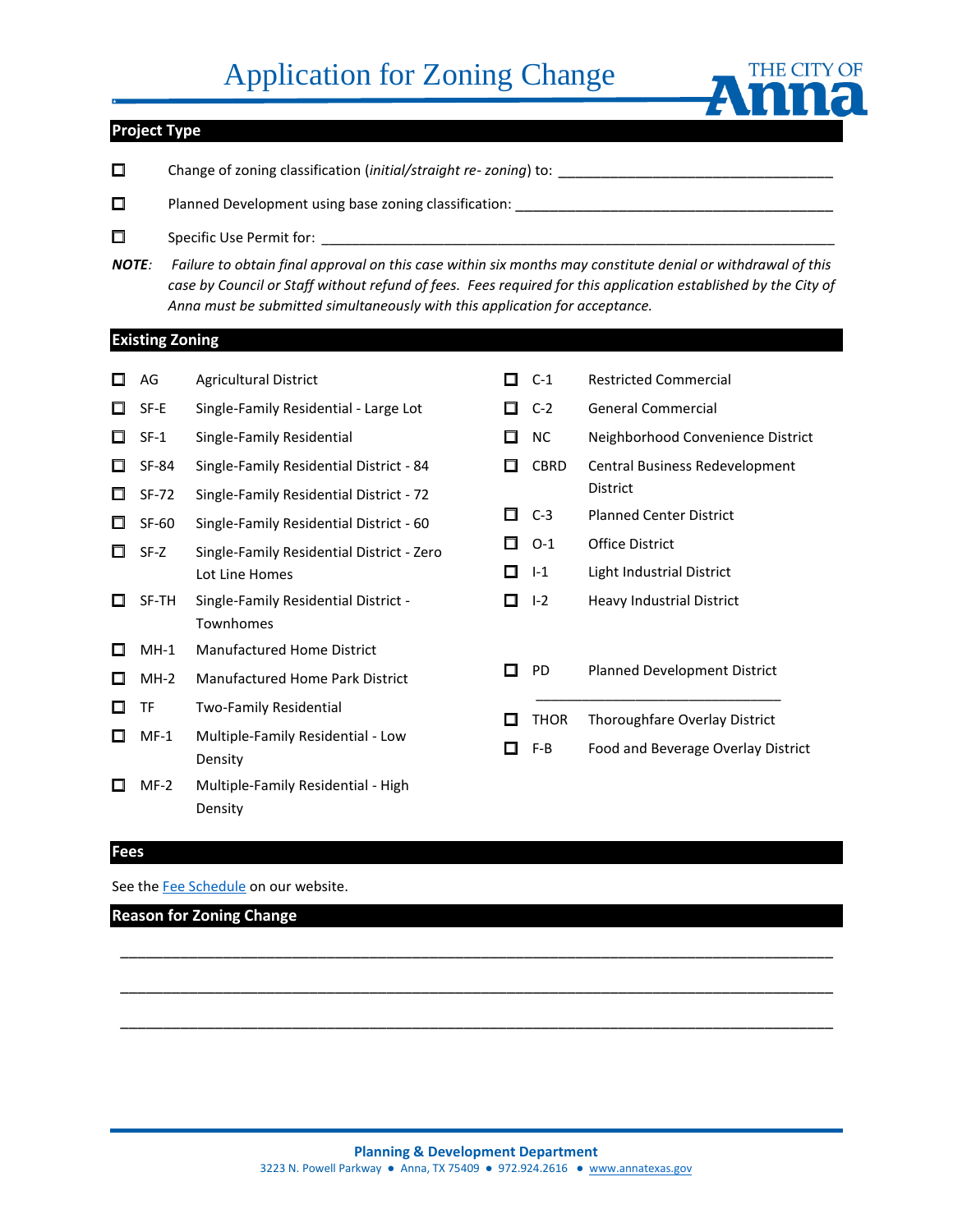# Plans & Plats Development Application



### **Submittal**

| □ | Preliminary Plat/Replat                 | Civil Plans                 |
|---|-----------------------------------------|-----------------------------|
| □ | Final Plat/Replat                       | Site Plan/Revised Site Plan |
| □ | Combination Preliminary and Final Plat* | Landscape Plan              |
| □ | Amended Plat                            | <b>Tree Preservation</b>    |
| □ | Minor Plat/Replat                       | Lighting Plan               |
| □ | Development Plat                        | Concept Plan                |
|   | *Prior approval required                |                             |

# **Submittal Type**

□ Pre-Submittal: all required documents are present excluding fees. I understand that the project information presented to the City at this time is not filed, and therefore the City is not required to approve, approve with conditions, or disapprove the plan(s)/plat(s) within 30 days by the approval authority. This Pre-Submittal will be changed to a Submittal following the receipt of written notice and payment of fees. I am requesting this of my own volition and not at the request of the City of Anna.

□ Submittal: all required documents are present including fees. I understand that the project information presented to the City at this time is filed and therefore, the City is required to approve, approve with conditions, or disapprove the plan(s)/plat(s) within 30 days by the approval authority.

#### **Acreage**

*Round decimals up to the nearest whole number.*  $\blacksquare$ 

#### **Fees**

Please see the Fee Schedule, available on th[e city website.](https://z2.franklinlegal.net/franklin/Z2Browser2.html?showset=annaset&collection=anna&doccode=z2Code_z20000415)

The application fee of \$\_\_\_\_\_\_\_\_\_\_\_\_\_\_\_\_\_\_\_\_\_\_, to be paid to the City of Anna at least 1 week prior to planning commission meeting.

*NOTE: Additional costs may accrue during review by City consultants of any facilities agreement and/or civil construction plans.*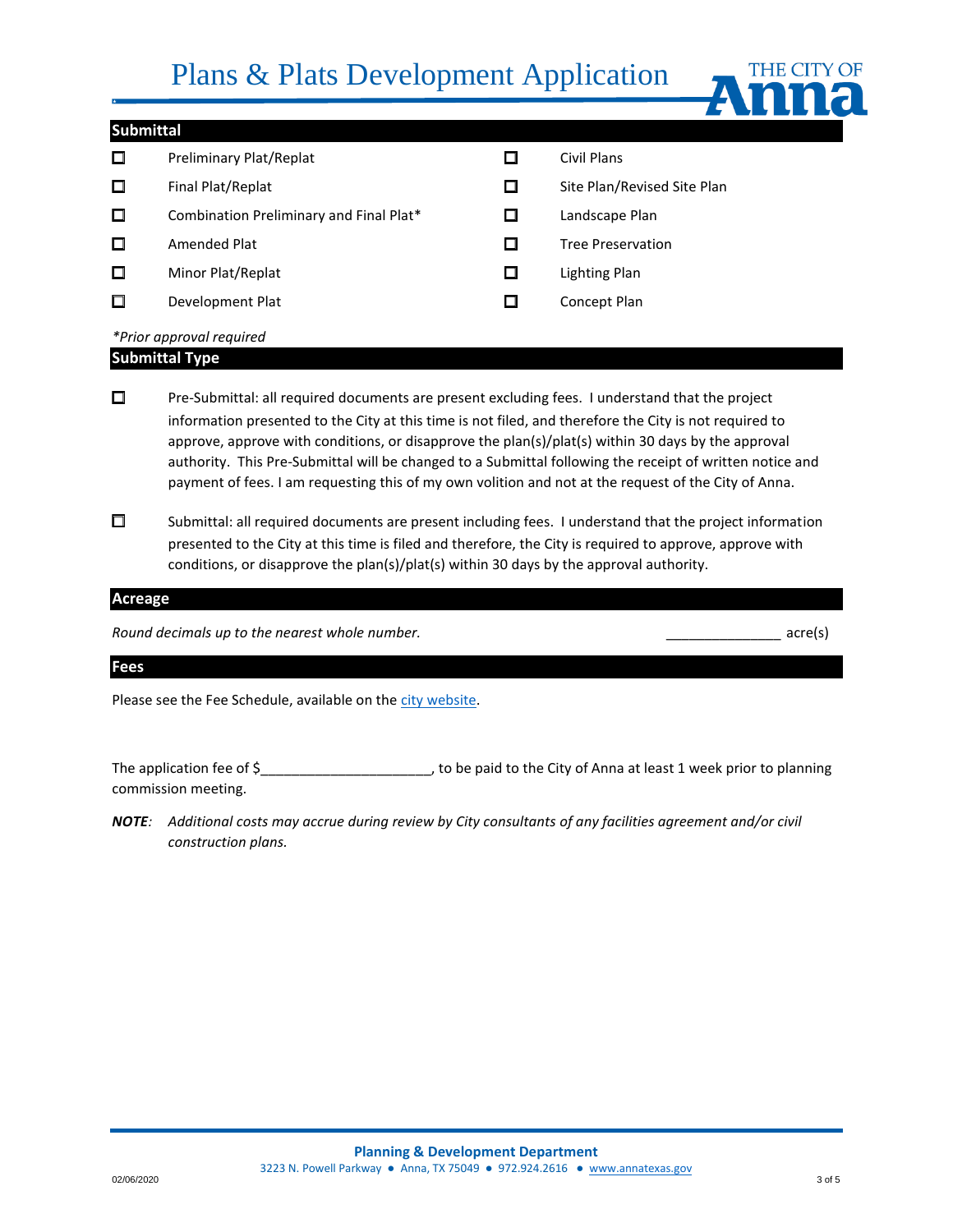# Owner Authorization and Representative

Designation

|                                                                                        | <b>Property Description</b>                                                                                                                                                                                                                                                                                                 |                                             |  |  |  |
|----------------------------------------------------------------------------------------|-----------------------------------------------------------------------------------------------------------------------------------------------------------------------------------------------------------------------------------------------------------------------------------------------------------------------------|---------------------------------------------|--|--|--|
|                                                                                        |                                                                                                                                                                                                                                                                                                                             |                                             |  |  |  |
|                                                                                        |                                                                                                                                                                                                                                                                                                                             |                                             |  |  |  |
|                                                                                        |                                                                                                                                                                                                                                                                                                                             |                                             |  |  |  |
|                                                                                        |                                                                                                                                                                                                                                                                                                                             |                                             |  |  |  |
|                                                                                        | <b>Property Owner Information &amp; Authorization</b>                                                                                                                                                                                                                                                                       |                                             |  |  |  |
|                                                                                        |                                                                                                                                                                                                                                                                                                                             |                                             |  |  |  |
|                                                                                        |                                                                                                                                                                                                                                                                                                                             |                                             |  |  |  |
|                                                                                        |                                                                                                                                                                                                                                                                                                                             |                                             |  |  |  |
|                                                                                        |                                                                                                                                                                                                                                                                                                                             |                                             |  |  |  |
|                                                                                        | <b>Project Representation (check one):</b>                                                                                                                                                                                                                                                                                  |                                             |  |  |  |
| □                                                                                      | I will represent the application myself; OR                                                                                                                                                                                                                                                                                 |                                             |  |  |  |
| П                                                                                      | capacity as my agent for submittal, processing, representation, and/or presentation of this request. The<br>designated agent shall be the principal contact person for responding to all requests for information and<br>for resolving all issues of concern relative to this request.                                      |                                             |  |  |  |
|                                                                                        | I hereby certify that I am the property owner of the property and further certify that the information provided on<br>this development application is true and correct. I have selected the above submittal type, representation, and<br>landscape incentive of my own volition and not at the request of the City of Anna. |                                             |  |  |  |
|                                                                                        |                                                                                                                                                                                                                                                                                                                             |                                             |  |  |  |
|                                                                                        | STATE OF: _______________________                                                                                                                                                                                                                                                                                           |                                             |  |  |  |
|                                                                                        | COUNTY OF: __________________                                                                                                                                                                                                                                                                                               |                                             |  |  |  |
| correct."                                                                              | BEFORE ME, a Notary Public, on this day personally appeared ____________________<br>(printed property owner's name) the above signed, who, under oath, stated the following: "I hereby certify that I<br>am the property owner for the purposes of this application; that all information submitted herein is true and      |                                             |  |  |  |
|                                                                                        |                                                                                                                                                                                                                                                                                                                             |                                             |  |  |  |
|                                                                                        |                                                                                                                                                                                                                                                                                                                             | NOTARY PUBLIC in and for the State of Texas |  |  |  |
|                                                                                        | Project Representative Information (complete if designated by owner)                                                                                                                                                                                                                                                        |                                             |  |  |  |
| $\Box$ Engineer $\Box$ Purchaser $\Box$ Tenant $\Box$ Preparer $\Box$ Other (specify): |                                                                                                                                                                                                                                                                                                                             |                                             |  |  |  |
|                                                                                        |                                                                                                                                                                                                                                                                                                                             |                                             |  |  |  |
|                                                                                        |                                                                                                                                                                                                                                                                                                                             |                                             |  |  |  |
|                                                                                        |                                                                                                                                                                                                                                                                                                                             |                                             |  |  |  |
|                                                                                        |                                                                                                                                                                                                                                                                                                                             |                                             |  |  |  |
|                                                                                        |                                                                                                                                                                                                                                                                                                                             |                                             |  |  |  |
|                                                                                        |                                                                                                                                                                                                                                                                                                                             |                                             |  |  |  |

THE CITY OF

Anna